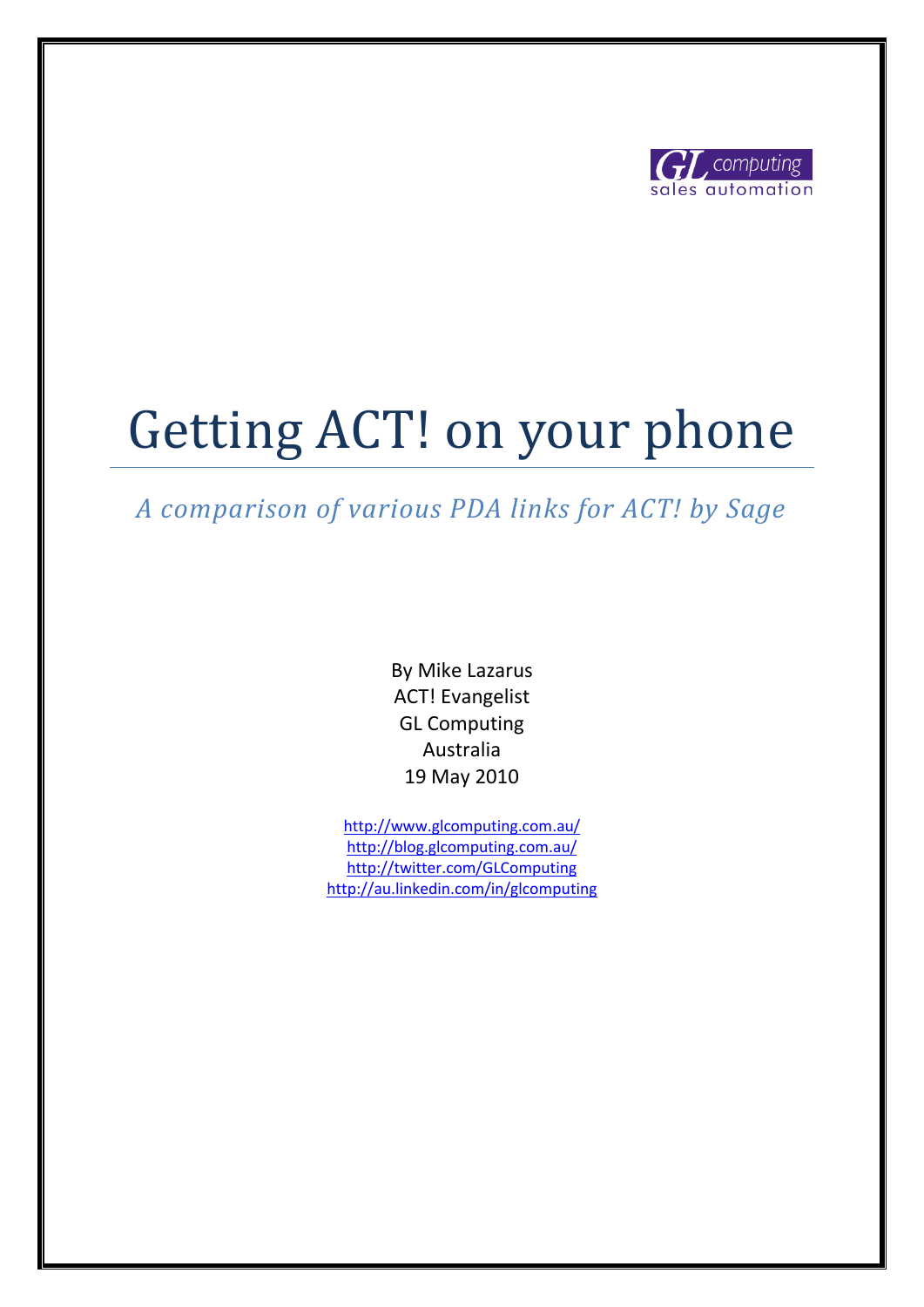

### **Getting ACT! on your phone**

#### **A comparison of various PDA links for ACT! by Sage**

Mobility has been one of the great driving forces behind the use of ACT!. From the ability to sync to laptops (originally supported with ACT! 2.0 for DOS) to PDAs (since the HP95LX version in 1992) and even Web versions, people have found the need to provide access to remote users and to staff on the road to be an essential aspect to their management of customer relationships and of their staff.

I previously described many of the options for remote access of ACT! by Sage in the post: **[Supporting Remote Users with ACT! by Sage](http://blog.glcomputing.com.au/2009/11/supporting-remote-users-with-act-by.html)**

With the high uptake of "smart phones", there are now a wide variety of options available depending on your needs and I thought it would be useful to take a look at these and compare them.

The contents of this document are the result of over 60 separate installs in various configurations over a two month period.

Disclosure: I have been using Handheld Contact (on both Blackberry and iPhone) since switching from CompanionLink nearly ten years ago. I also support Handheld Contact resellers and users in Asia Pacific. However, I shall endeavour to provide an accurate an un-biased analysis of all the products.

The products included in this evaluation:

- Handheld Contact [Professional and Basic](http://www.glcomputing.com.au/HHC/)
- [123 Synchronizer](http://hotdownloads.com/trialware/download/Download_123-synchronizer.exe?item=5482-21&affiliate=575914)
- [CompanionLink Professional and Doublelook Enterprise](http://www.companionlink.com/?discountCode=GL6766)
- [ACT! Mobile Live -](http://www.actmobilelive.com/) new from Sage
- [ACT!Link for Palm OS and Pocket PC -](http://www.sagebusiness.com.au/pg-act-software-mobile-solutions.seo) free with ACT!

#### Testing environment

- ACT! by Sage Premium 12.1.181.0 + Hot Fix 1 English (Australia)
- Windows XP Professional SP3 (with all updates) on domain
- Office 2007 SP2 (with all updates)
- Exchange 2003 6.5 SP2 (with all updates)
- Blackberry Pearl 8100 with OS 4.5.0.102 via BES
- iPhone 3GS 32GB with OS 3.1.3 via Exchange OWA
- HTC Touch Duel with Windows Mobile 6 Professional via ActiveSync 4.5
- All regional settings set to Australia, Sydney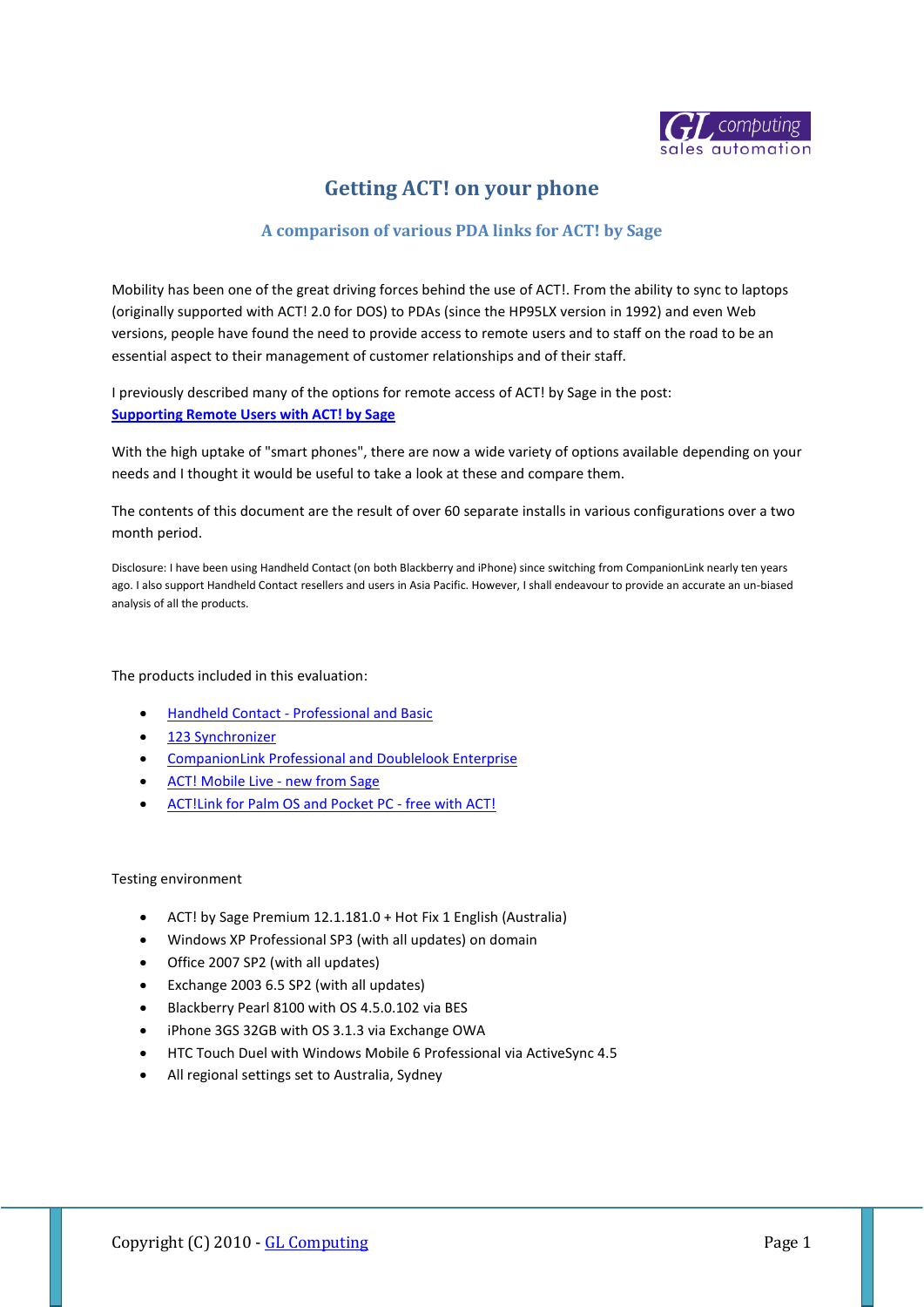

The areas I will be evaluating include:

- Supported ACT! versions
- Supported phone operating systems
- Method of sync
	- o USB
	- o Wireless
	- o Via other software such as Outlook, Exchange, Google Apps
- What ACT! data is supported
	- o Contact fields including:
		- **number of fields**
		- data types and formatting
		- **•** pull downs
		- **Field level security**
	- o Activities
		- **In linking to correct contacts (or multiple contacts)**
		- **•** clearing activities
		- **viewing and scheduling for other users**
		- **u** custom activities
	- o Notes / Histories
		- **viewing**
		- creating on the road (including from emails, phone calls and SMS)
		- **Inking to multiple contacts**
	- o Sales Opportunities viewing and creating
	- o International issues date and phone number formats
- Other functions
- Administration
	- o Ease of setup and implementation
	- o Ability to control what each user has access to
	- o Data reliability
	- o Security
- Support issues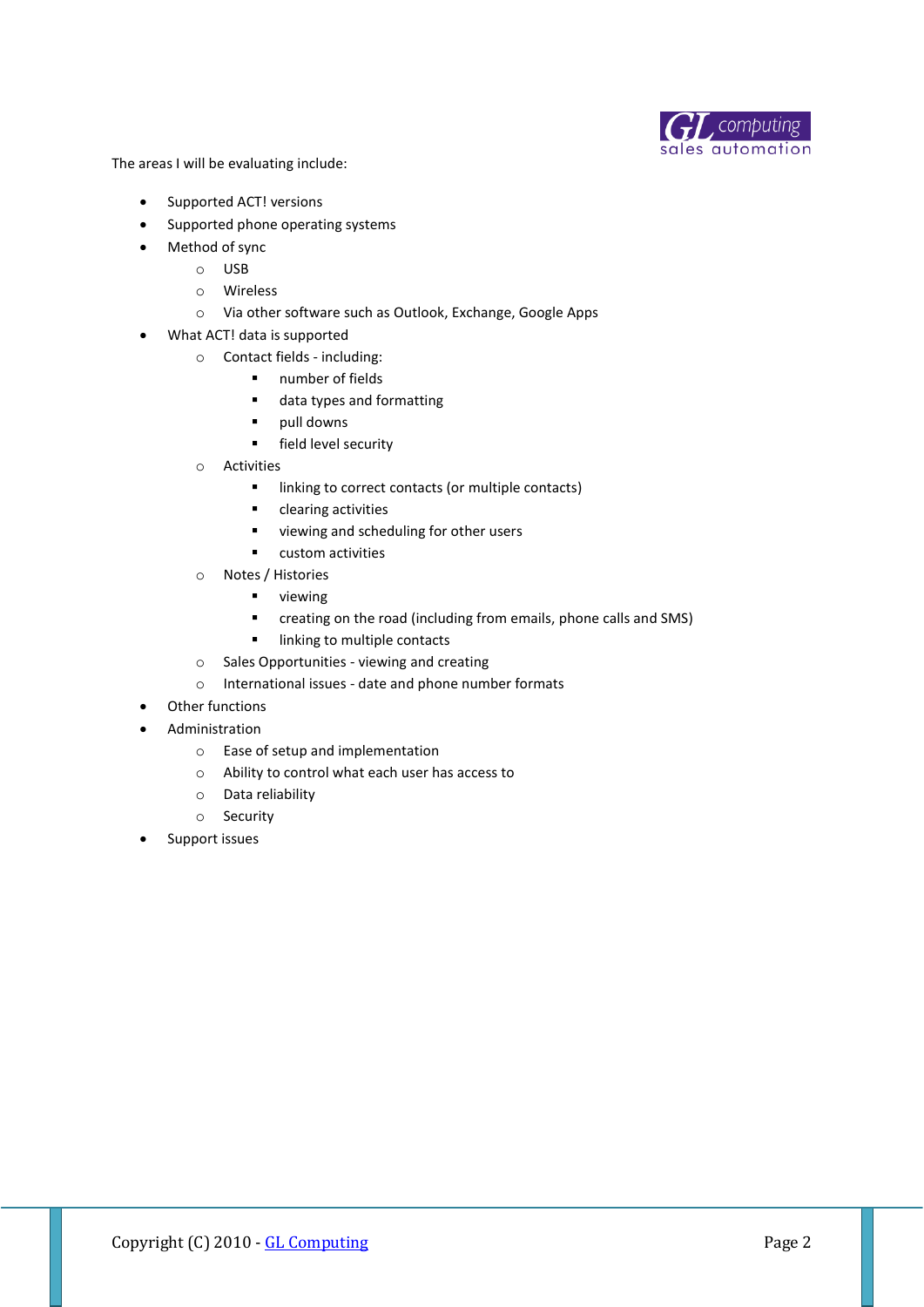

#### **Supported ACT! versions**

- Handheld Contact Professional
	- o ACT! 2005 (7.0) ACT! 2010 (12.1).
		- o Standard, Premium and Web
	- o Supports Terminal Services and hosted environments
- Handheld Contact Basic
	- o ACT! 2007 (9.0) ACT! 2010 (12.1).
	- o Standard, Premium and Web
	- o Supports Terminal Services and hosted environments
- 123 Synchronizer
	- o ACT! 2007 (9.0) ACT! 2010 (12.1)
	- o Standard, Premium or Web
		- Server sync requires an Exchange server. Also requires Outlook installed on an ACT! server and a login with access to all user's Outlook profiles which can be a security risk. Exchange installations require that Mapi be configured in Exchange.
	- o No support for hosted ACT! solutions as most hosts don't like Outlook or separate MAPI drivers on server
- CompanionLink or Doublelook
	- o ACT! 4.0 ACT! 2010 (12.1)
	- o Standard or Premium only via CompanionLink
	- o Web, Terminal Services or hosted solutions possible via Doublelook but a user to be logged into the system, which is not advisable on a server
- ACT! Mobile Live
	- o Only ACT! 2010 (12.1)
	- o Standard or Premium only
	- o No support for Web, Terminal Services or hosted solutions
- ACT!Link for Palm and Pocket PC free with ACT!
	- o ACT! 3.0 ACT! 2010 (12.1)
	- o Only ACT! Standard or Premium
	- o No support for Web, Terminal Services or hosted solutions
	- o Palm Desktop interface has issues with 64-bit systems and Windows 7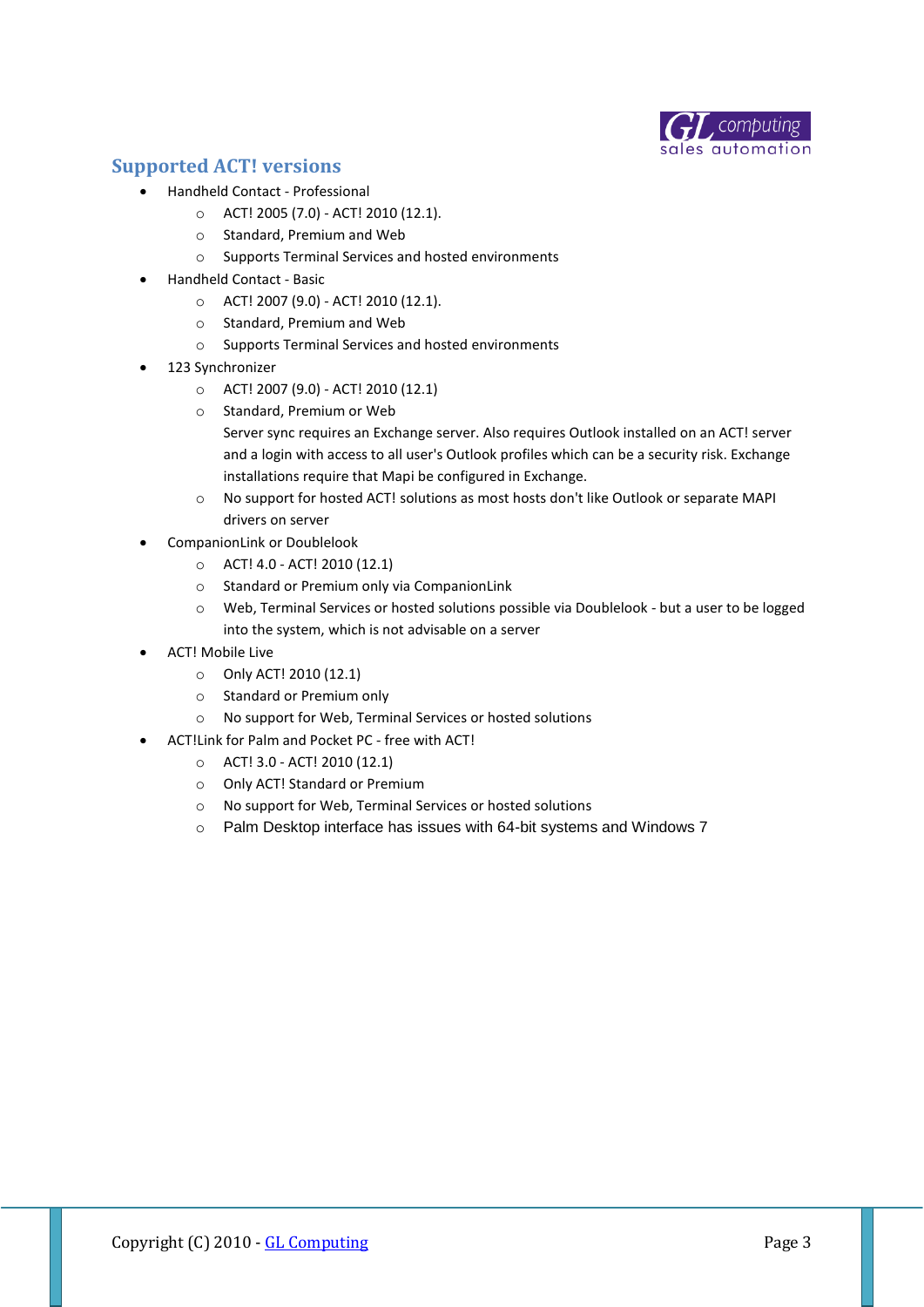

#### **Supported Phone Operating Systems**

- Handheld Contact Professional
	- o Blackberry (except Storm only supported with Basic Edition)
	- o Windows Mobile Professional (Pocket PC or Palm Treo) with Windows Mobile 5.0 and later
	- o iPhone
- Handheld Contact Basic
	- o Blackberry (all models including Storm)
	- o Windows Smartphone with Windows Mobile 5.0 and later (Basic Edition only)
	- o Windows Mobile Professional (Pocket PC or Palm Treo) with Windows Mobile 5.0 and later
- 123 Synchronizer
	- o Sync's via Outlook so supports phones that sync to Outlook, Exchange or Google.
- CompanionLink or Doublelook
	- o Blackberry
	- o Windows Mobile
	- o iPhone wireless
	- o PalmOS, PalmPre
	- o Android
	- o Other options via Outlook, Exchange or Google
- ACT! Mobile Live from Sage
	- o Only iPhone and Windows Mobile versions in beta at time of writing
	- o Expected to support a wide variety of standard cell phones and smart phones via SyncML
- ACT!Link for Palm and Pocket PC
	- o Varies according to ACT! version. For ACT! 2010: Palm OS 3.5-5.4 with HotSync manager 3.5-4.1.0 or 7.0.2 Pocket PC 2000, 2002, 2003, 2005, 5.0, 6.0 with ActiveSync 3.5-4.5 or Device Centre 6.1
	- o Palm not supported on Vista x64 or Windows 7 x32 or x64 due to lack of Palm hotsync support for these operating systems.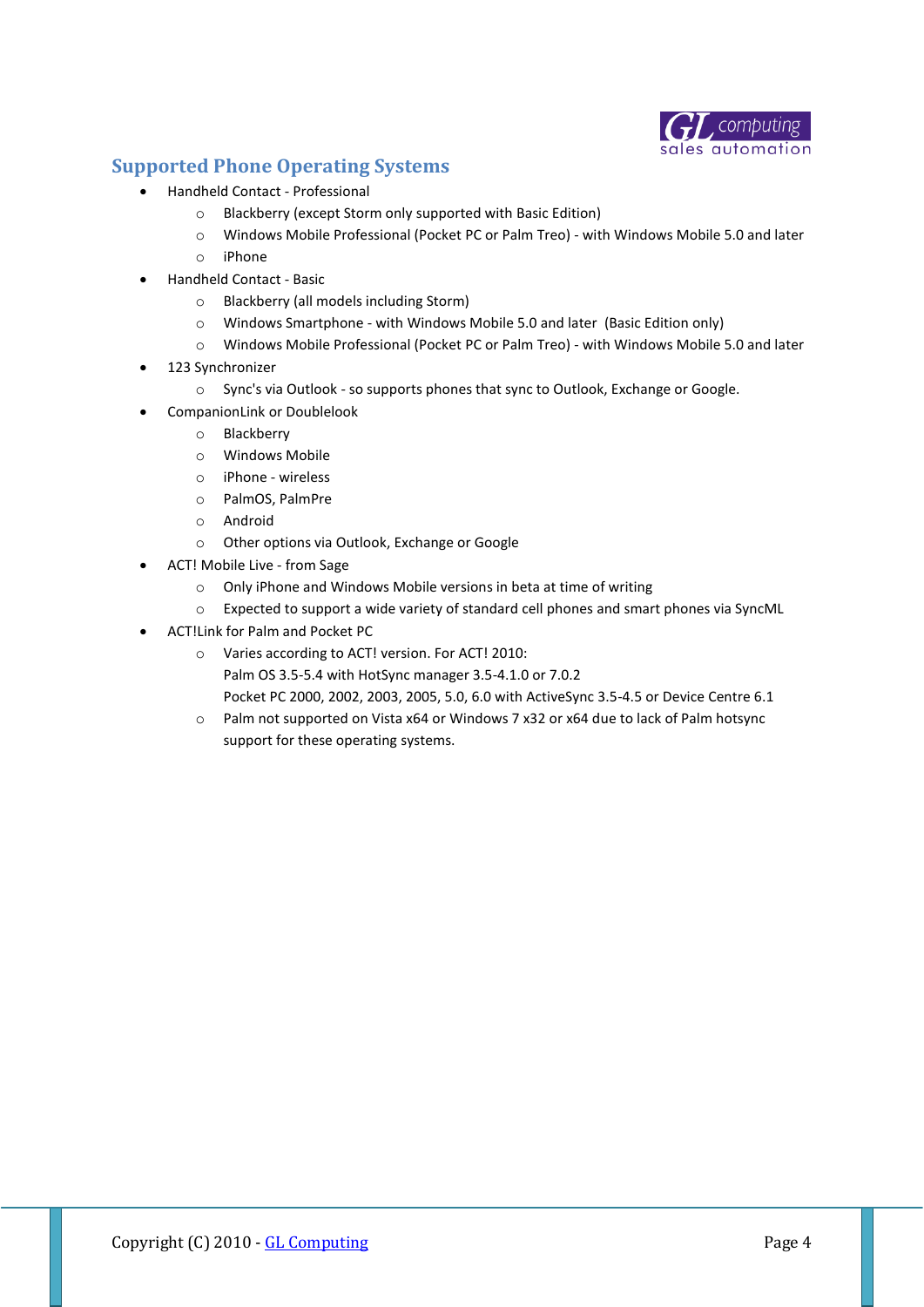

#### **Method of Sync**

Essentially there are three forms of sync:

- 1. Direct to the phone via USB
	- 2. Via a sync server on the internet
	- 3. Via some third-party product like Outlook, Exchange, Google, etc.
- Handheld Contact Professional and Basic
	- o Wireless only via HHC secure sync server
	- o Console software can be installed on user machine or on server for central administration of multiple users - even with mix of different editions of HHC or phone types
	- o Automated sync from PC and phone (automated on phone with Professional Edition only)
	- $\circ$  Basic syncs to standard phone apps. Professional uses its own application and database allowing for much more ACT!-like functionality than other products
- 123 Synchronizer
	- $\circ$  Via Outlook then depends on how phone connects to Outlook/Exchange or via Google Outlook plugin.
	- o Can automate sync with Outlook, but then needs additional server to sync wirelessly or automatically with phone like Exchange server (with BES for Blackberry), Google Outlook plugin or Handheld Contact for Outlook.
- CompanionLink and Doublelook
	- o USB or Wireless (optional subscription) for CompanionLink to phone
	- o Via Exchange or direct to phone for Doublelook Enterprise
	- o Wireless or via Outlook for iPhone
	- o Via Google/Gmail for Android and others that sync to Google
	- o Automatic option for wireless
	- o Syncs only to standard phone apps (iPhone version uses separate app for activities)
- ACT! Mobile Live
	- o Wireless only via AML sync server
	- o Requires local service installed on user's machine which must be left on to sync remotely
	- o Automated sync from PC, manual from phone
	- o Syncs only to standard phone apps (iPhone version doesn't support activities)
- ACT!Link for Palm OS and Pocket PC
	- o USB Cable via devices software (Hotsync or ActiveSync)
	- o Requires each user to have local copy of ACT! to connect to
	- o Unfortunately for Windows Mobile users, sometimes MS ActiveSync fails to recognise the device and a two-way sync will cause duplicates in ACT!. Therefore, this is only recommended for simple one-way send from ACT! set to overwrite data on the phone
	- o Requires manual sync when user can connect to their PC
	- o Syncs only to standard phone apps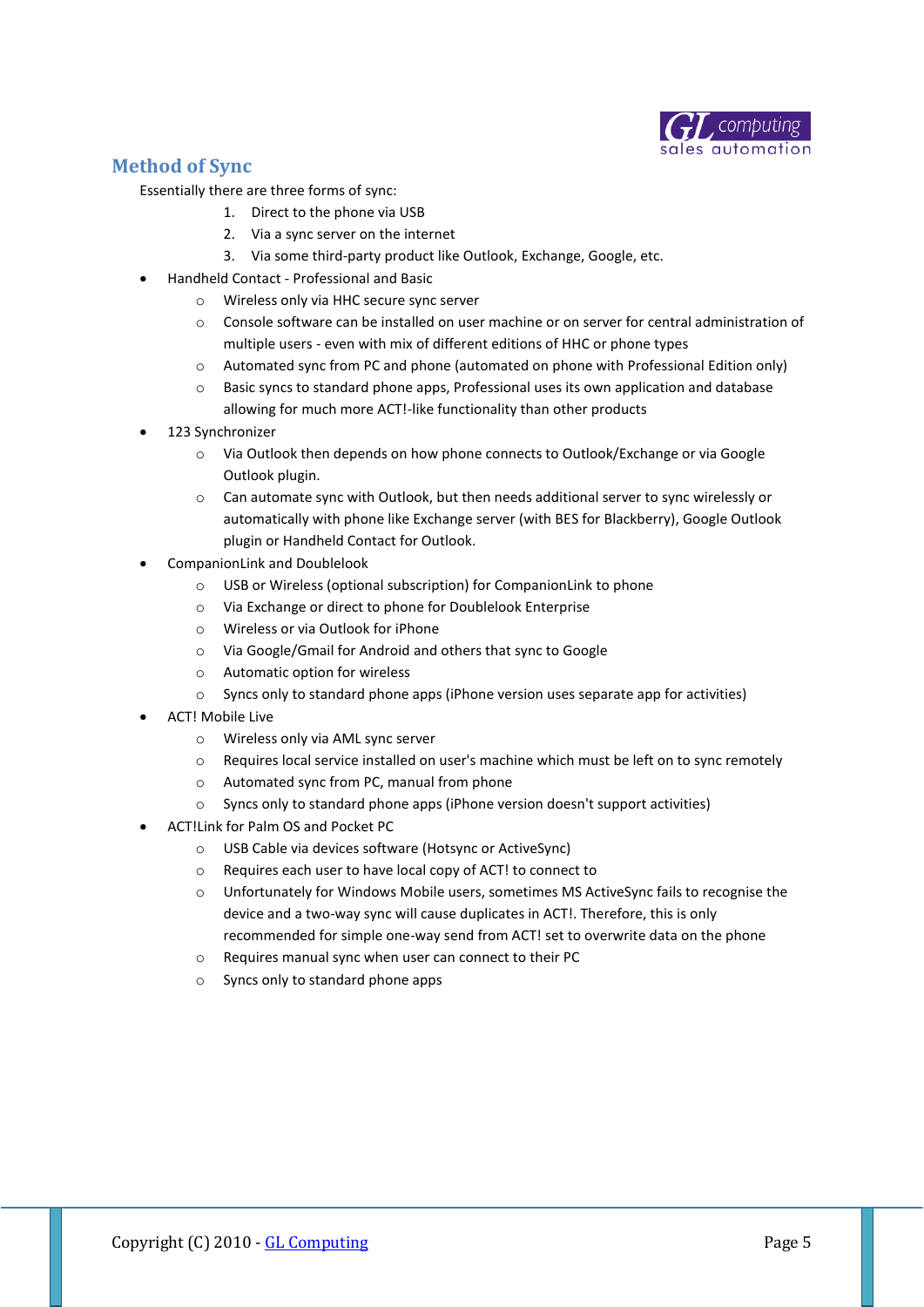

#### **What ACT! data is supported**

- Handheld Contact Professional
	- o Contacts and fields:
		- Up to 15,000 contacts on Windows Mobile, 3000 on other platforms \* The 3000 limit is being lifted in the next 1-2 months
		- Contacts with activities scheduled for the users are automatically added to the phone to ensure you have the necessary data.
		- 73 Fields 23 standard and 50 customisable
		- Supports ACT! field types except for picture fields. Fields types are entered on the phone as they are in ACT! (Blackberry now, iPhone in next version)
		- Supports pull-downs for data integrity
		- Supports ACT! field security like preventing changes to Read Only fields
	- o Activities
		- Because HHC Professional uses its own database, it can properly link activities to contacts in the database or even with multiple contacts using the same concepts as ACT! itself.
		- Cleared or modified activities correctly clear and create history linked to the correct contact (or multiple contacts)
		- Supports both the viewing and scheduling of activities for other ACT! users administrator determines which users' activities are available on the phone
		- Supports all custom activities and treats them just like other ACT! activities
	- o Notes / Histories
		- Notes and History can viewed on the phone except for attachments
		- They can be fully created on the phone, including items linked to multiple contacts
		- Emails and SMS created from HHC Pro are recorded and sync back to ACT! History
	- o Sales Opportunities Supports viewing Sales Ops via History
	- $\circ$  International issues Properly supports international date formats and dialling rules, including roaming dialling by including the country code with all phone numbers and dropping leading zeros.
- Handheld Contact Basic
	- o Contact fields:
		- Up to 15,000 contacts
		- Contacts with activities scheduled are automatically added to the phone
		- 32 Fields Limited Mapping
	- o Activities
		- Activities created in ACT! link to contacts, not those created on phone
		- Activities linked to multiple contacts show the Contacts on the phone
		- Custom activities show on the phone
	- o Notes / Histories
		- HHC Basic does not support Notes/Histories
	- o International issues HHC Basic properly supports international date formats and dialling rules, including roaming dialling by including the country code with all phone numbers and dropping leading zeros. I did uncover an issue with international dates that HHC promise will be rectified quickly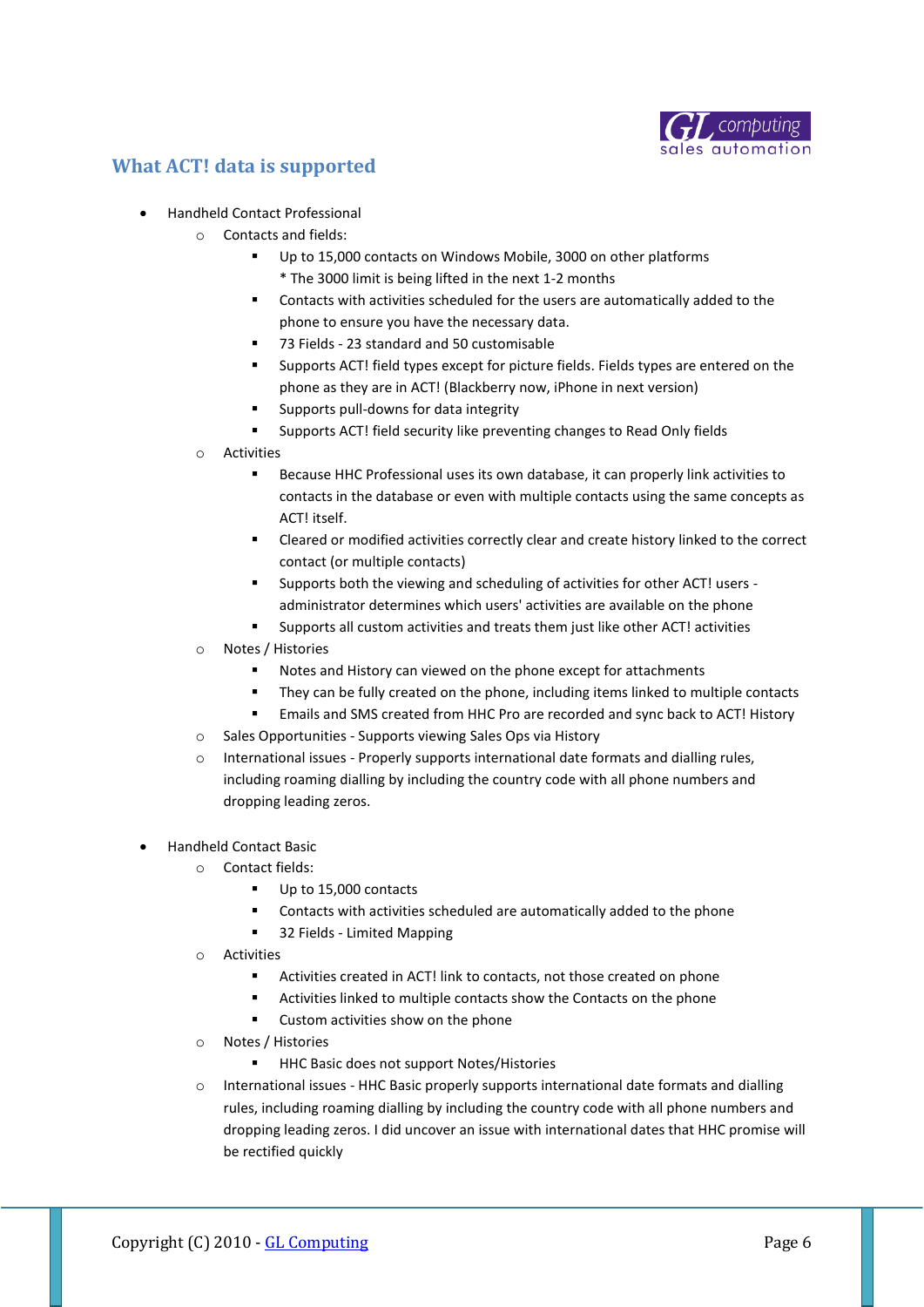

- 123 Synchronizer
	- o Contacts and fields:
		- Number of contacts is limited by the RAM on the phone
		- No limit to number of fields, but data entered manually in Contact Notes on phone
		- Field types are not formally supported.
		- Pull-downs are not available
		- Field security is not supported on the phone.
		- Group Synchronization allows for groups only to be synched with phone and advanced group options allows for 1-to-1 matching.
		- Allows multi-group synchronization to multiple Outlook/Exchange folders via custom users.
	- o Activities
		- Activities show links to the contacts but Contacts only have partial links to activities via Outlook's native links (via the Activities tab in Outlook).
		- Cleared activities correctly clear and create history linked to the correct contact (or multiple contacts). Some modifications also sync correctly with ACT!, but relies on the user manually entering data correctly
		- Supports viewing activities for other ACT! users?
		- Creating new activities don't check for appropriate data to link to contacts in ACT!
		- Allows clearing of ACT! Activities and creation of contact history from phone via predetermined keyword.
		- Allows creation of contact notes from the activities.
	- o Notes / Histories
		- Notes and History can viewed on the phone except for attachments
		- New Notes/history can be created on the phone, but requires manual data entry to be correct.
		- Emails, SMS and phone calls from phone do not automatically create History to sync back to ACT!
	- o Sales Opportunities Supports viewing and editing of Sales Ops via the phone task list
	- o International issues Can properly support international date formats and dialling rules. Can support including roaming dialling by including the country code with all phone numbers and dropping leading zeros but this is not the default and took a while to find.
	- o Other.
		- Server Configuration allows for multiple ACT! Databases to be synched to multiple Outlook/Exchange folders from one location.
		- Custom user capability (server only) enables users to create unlimited synchronization filters and options.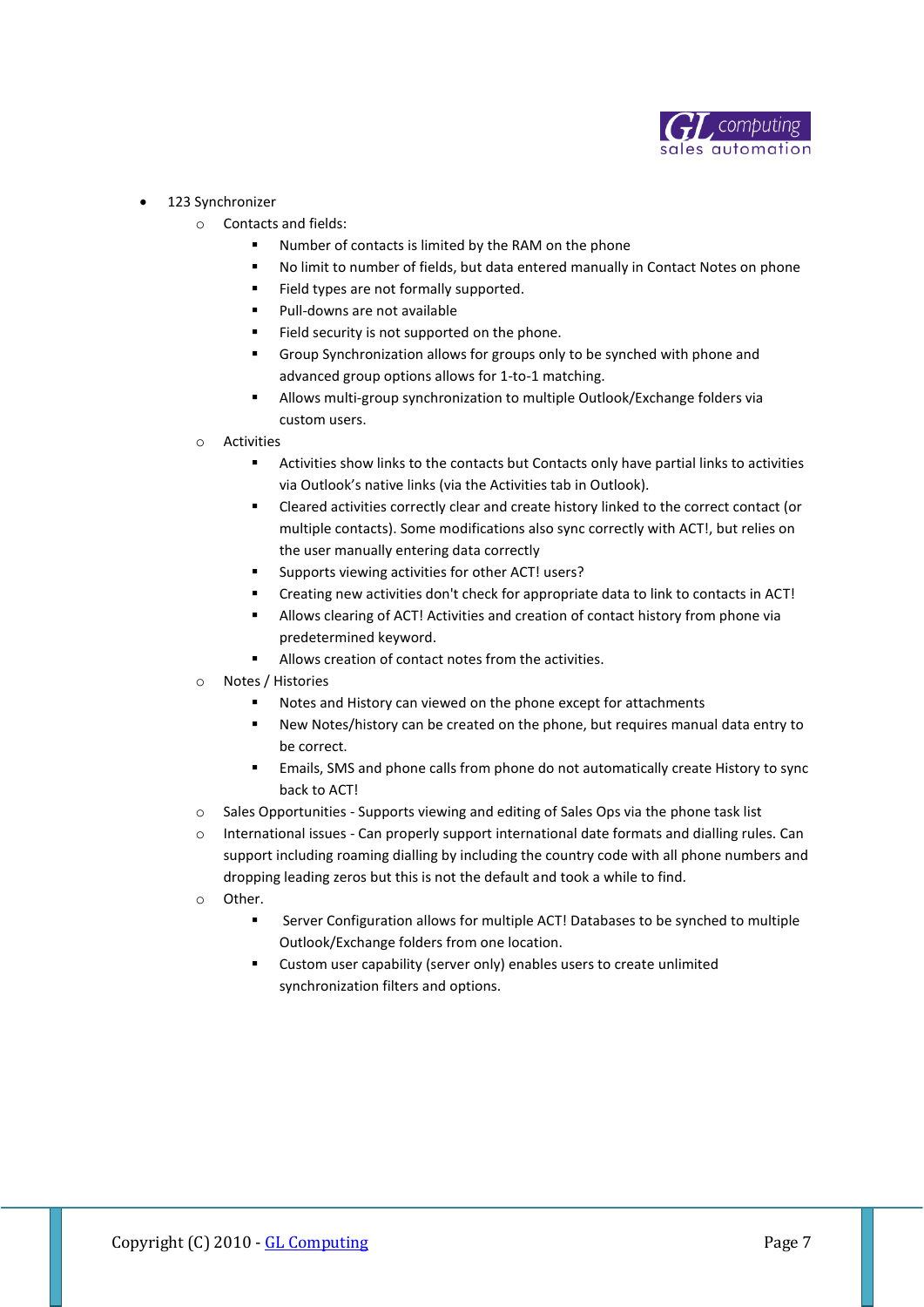

- CompanionLink and Doublelook
	- o Contacts and fields:
		- Number of contacts variable according to phone
		- Field numbers very according to the phone and sync method.
		- Field types are not formally supported.
		- Additional fields get stored in the Notes section, which removes any chance for formatting, standards or data entry rules. User fields are just numbered with no indication to the user which ACT! field they belong to
		- Pull-downs are not available
		- Field security is not supported on the phone. While it doesn't update ACT!, there is no indication that it was tried and/or failed.
		- I found a range of ways with syncing both ways that will cause mass-duplication of contact records, both on the phone and in the ACT! database.
	- o Activities
		- Activities show links to the contacts (although this gets messy if you try to change the links), but Contacts have no link to activities.
		- Cleared activities correctly clear and create history linked to the correct contact (or multiple contacts). Some modifications also sync correctly with ACT!, but relies on the user manually entering data correctly
		- Supports viewing activities for other ACT! users
		- Creating new activities don't check for appropriate data to link to contacts in ACT!
	- Notes / Histories
		- Notes and History can viewed on the phone except for attachments
		- New Notes/history can be created on the phone, but requires manual data entry to be correct.
		- Emails, SMS and phone calls from phone do not automatically create History to sync back to ACT!
	- o Sales Opportunities Supports viewing and editing of Sales Ops via the phone task list
	- International issues Can properly support international date formats and dialling rules. Can support including roaming dialling by including the country code with all phone numbers and dropping leading zeros but this is not the default and took a while to find.

Note - During testing of this product the following issues were found:

- There were a number of ways we found that would cause mass-duplication within the ACT! database. This is a major issue and so I recommend using it only to sync in one direction (from ACT! to the phone) or, if you need to sync both ways, make sure you have regular and tested backups
- The lack of a service ability and the requirement to be logged for the wireless syncing or the DoubleLook sync to Exchange is a significant security risk and I don't recommend using any product in this way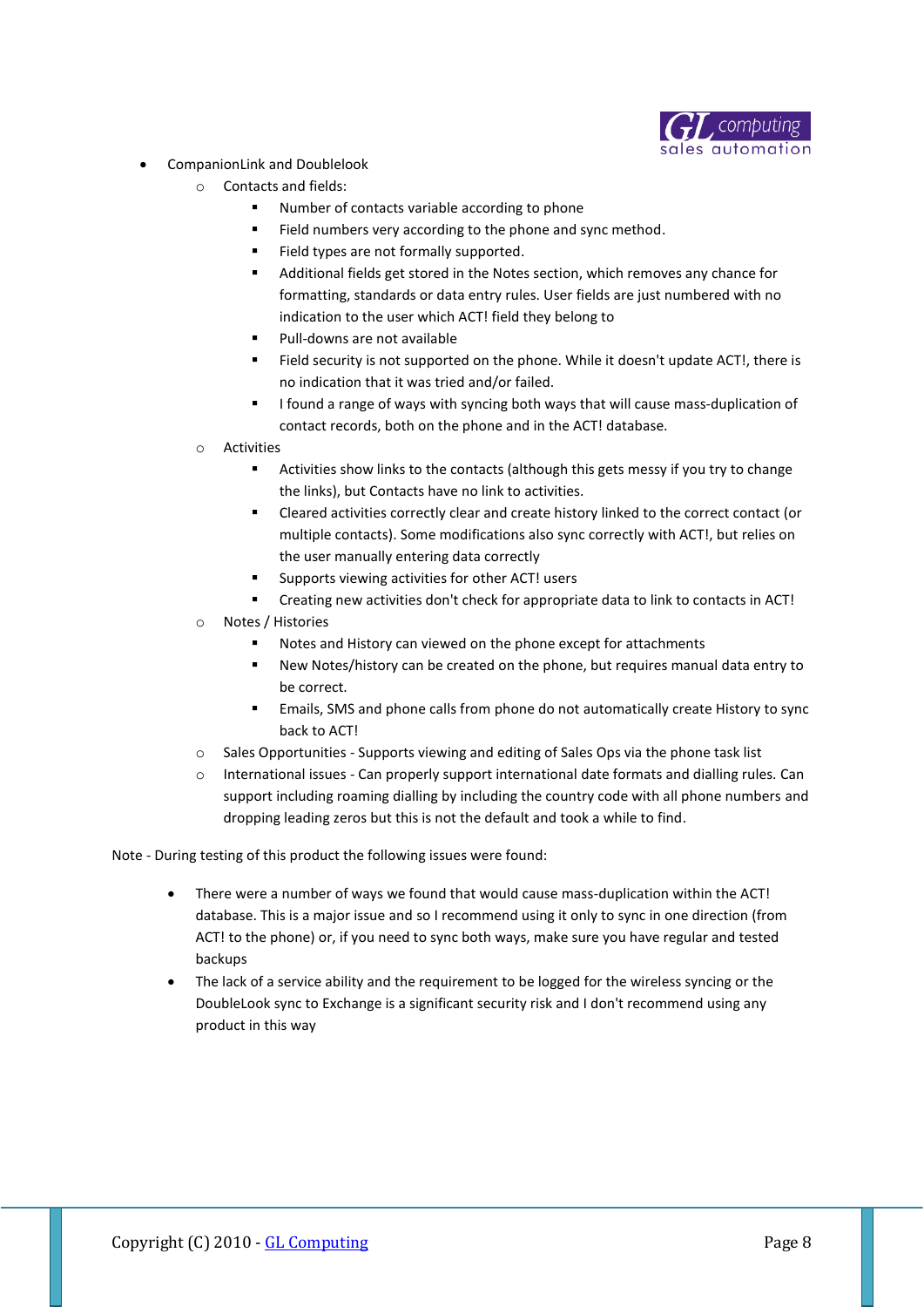

- ACT! Mobile Live
	- o Contacts and Fields
		- ACT! Mobile live is one of two products (along with Handheld Contact) to use a proper Windows service. Unfortunately it's a single user sync defeating much of the benefit.
		- **Sage documentation has suggested keeping the number of contacts under 1000,** making this the lowest number of all products tested. That being said, I was unable to get a successful sync with over 500 contacts several times. It is also by far the slowest product to sync and the portal itself is very slow.
		- **There is no option to map fields or add custom fields and limits you to a basic set**
		- No support for pull-downs
		- No support for ACT!'s field level security
		- When I used a smaller database in order to test basic functionality, I found it would create duplicates within the ACT! database in certain configurations
	- o Activities
		- **There is no activity support if using an iPhone**
		- **FICE 15** For those that support activities, they have a number of issues (see International below for some more)
		- Timeless activities become "full-day"
	- o Notes / Histories
		- Says that it can send up to 20 Notes and 20 Histories (you can select the types).
		- **If stores the Notes/Histories in the Contact Notes... sending so much data causes all** sorts of errors on the phone.
	- o Sales Opportunities Not available
	- o International issues
		- **International dialling doesn't properly work**
		- Portal doesn't support international date formats
		- Portal time calculations makes various errors, especially during changes in daylight savings

Note - During testing of this product the following issues were found:

- There were a number of ways we found that would cause duplication within the ACT! database.
- Linking of activities is very poor
- International support has problems, including for US users who might call overseas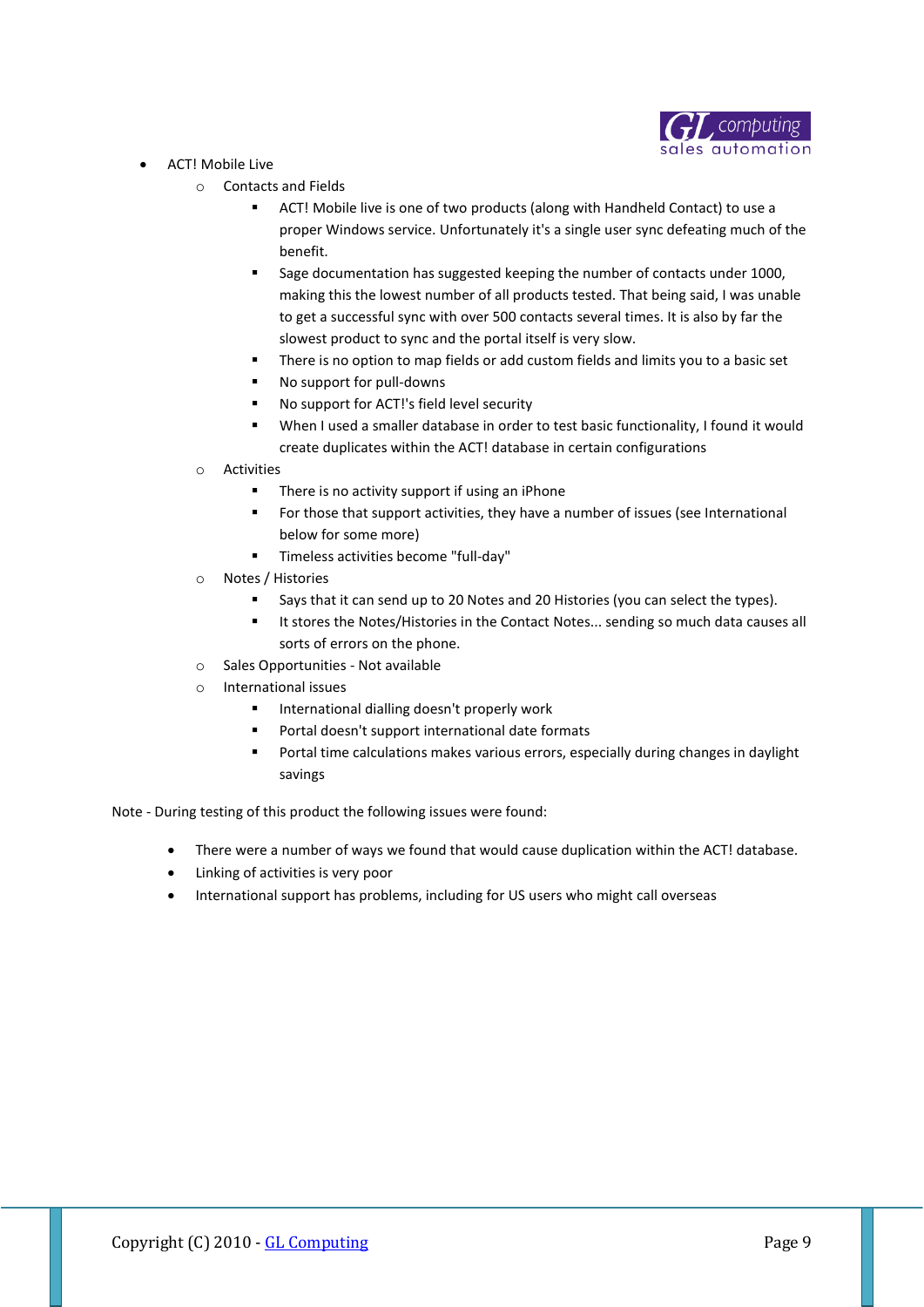

- ACT! Link for Palm and PocketPC
	- o Contacts and fields:
		- No contact limit (depending on the phone)
		- **Basic fields with some mapping**
	- o Activities
		- Not linked to contacts
	- o Notes / Histories

Note - During testing of this product the following issues were found:

- There were a number of ways we found that would cause mass-duplication within the ACT! database.
- Linking of activities is very poor
- International support is very poor
- Changes to ACT! read/only fields will still write the data to the field.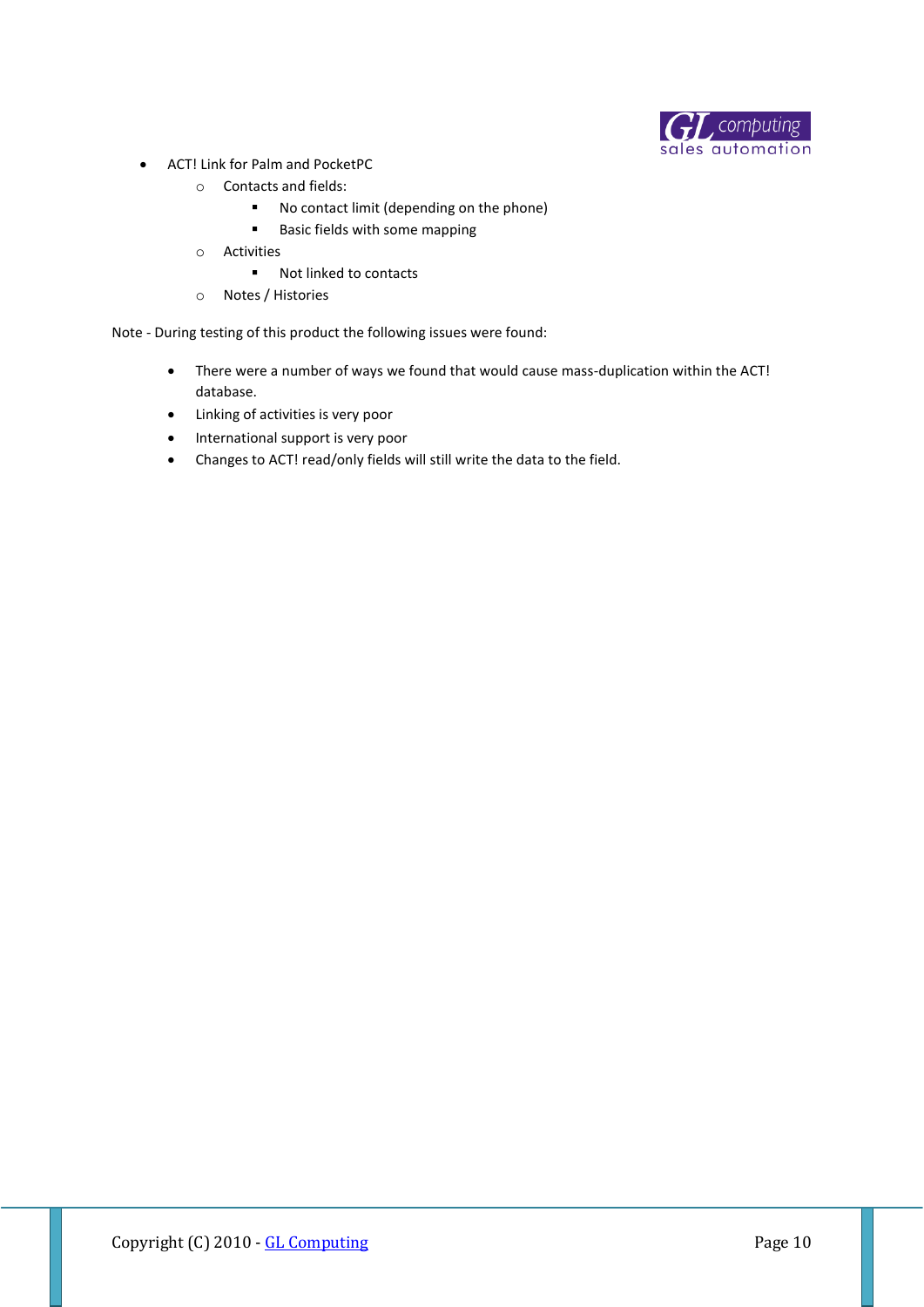

#### **Conclusions**

After doing far more testing that I had planned for this document, my recommendation for the best product is [Handheld Contact Professional](http://www.glcomputing.com.au/HHC) for the following reasons:

- It is by far the easiest and fastest product to setup and implement and it's just as easy for a single user setup on a local PC as for a 100+ user setup on a network using a computer dedicated to Handheld Contact
- It is the easiest product to administer and maintain without technical skills
- It provides the most "ACT!-like" experience on the phones it supports
- It is a fully integrated application with Contacts, Activities and Notes/Histories in the one interface
- Using its own application means that recording of emails, sms and call history can be automatically tracked and synced back to ACT!
- It is one of only three products I couldn't cause to duplicate data in the ACT! database the others being Handheld Contact Basic and 123 Synchronizer
- It is one of only two products that operate using a Windows service, which I think is important for network security. The other being ACT! Mobile Live

\* A useful point to note for the future: Handheld Contact is working to incorporate the full Sales Opportunity tables as well as those of [Accounts Master!](http://www.glcomputing.com.au/main/75/1) towards the end of this year. That will mean Handheld Contact Professional users will be able to view the sales history with their customers, but also to be able to create invoices from the road. Accounts Master! will integrate many accounting/ERP systems into ACT! and Handheld Contact.

It's only negatives are that it's limited to specific devices (Blackberry, iPhone, Windows Mobile Professional) and that the amount of data it requires means that on Blackberry there is a lower contact limit

My 2nd choice was, to be honest, a surprise to me. I hadn't played with [123 Synchronizer](http://hotdownloads.com/trialware/download/Download_123-synchronizer.exe?item=5482-21&affiliate=575914) before and was surprised how solid it appeared. If you are using devices that are not supported by Handheld Contact Professional or if your business wants their ACT! data to synchronise with Outlook/Exchange, then this is the way to go.

- It is the only product other than Handheld Contact where I didn't manage to cause to duplicate data in the ACT! database
- While it didn't run as a service, it does have the option to be called from a command line and run without requiring a user account to be logged into Windows.

The only negatives I found are that it can be quite complex to set up in some configurations - I recommend using an ACT! Consultant - but check that they have done implementations of this product first. Also that it relies on Outlook/Exchange and possibly another product if you want wireless - while this would suit most users, you should check this before selecting it.